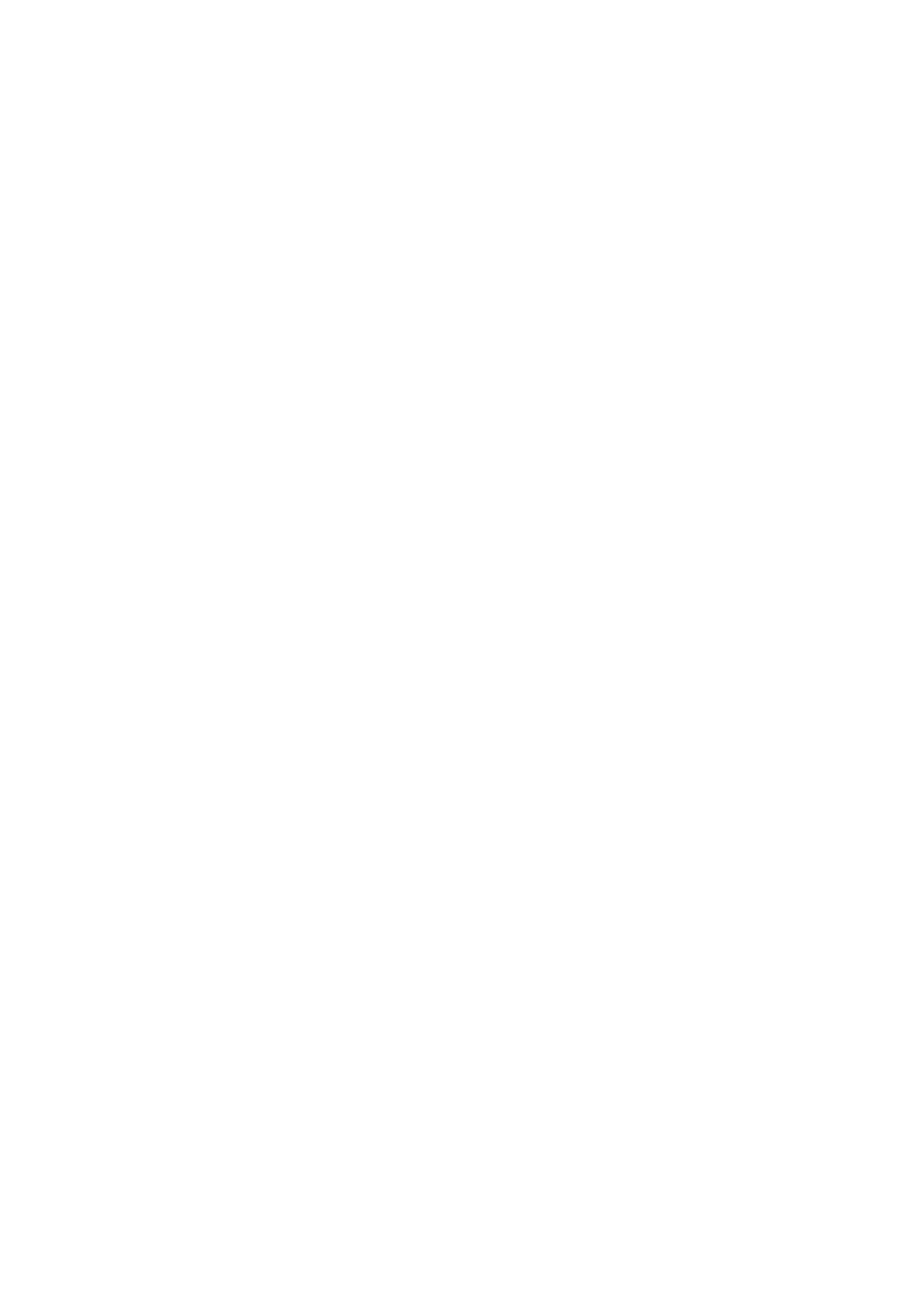#### Abstract

It is shown that for a dual population model, consisting of calm and panicked individuals, total evacuation time increases with increasing number of panicked people. However, panic reduces the severity of dangerous effects and may indeed be advantageous in many cases. In some situations, more panic may even increase the speed of an evacuation.

## 1 Introduction

Crowd Crush is a term to describe a situation when the density of a crowd reaches a critical point and people begin to suffer from compressive asphyxiation - inability to breathe due to compression of the chest. This typically happens in situations where a lot of people want to move in a certain direction in a panicked or excited state, for example when running from a disaster. In these situations, panic will often arise, which can then further influence the course of events, for example by causing increased crowd pressure as they try to force others away [2]. For understanding the mechanics of collective motion in these extreme situations, knowing the effects of panic is of great interest.

Real life experiments on the subject would be dangerous to set up, so to understand when and how these dangerous situations appear, one can simulate a potentially dangerous scenario using numerical models that describe crowd dynamics and collective motion. One such model is the MASHer model, a particle-force model put forth by Jesse L. Silverberg et al [1], which describes formation of, and collective motion in, mosh pits - a phenomenon occurring in crowds during heavy metal concerts, where a group of people move around in an area contained by passive bystanders.

Using the MASHer model as a foundation, we implement a new model capable of simulating and measuring crowd crush effects during an evacuation scenario. This includes evaluating suitable ways of measuring relevant effects. The development and the testing of the model is done in MATLAB. Once feature complete, the new model is ported to a compiled language (C) for speed and to make further optimization possible (as crowds typically consist of a large number of people, these simulations can become very computationally demanding). We then investigate how evacuation efficiency and crowd crush severity correlates with the amount of panicked people in the room in two different settings.

## 2 The model

#### 2.1 Developing the model

When working on the model, we have made a vast amount of decisions and modifications - far too many to describe in detail here, so we will limit ourselves to a few key points in the design.

One of the main features distinguishing the MASHer model from other pedestrian models is having two separate populations behaving in different ways. In the original model they were "active" and "passive" MASHers representing, respectively, people that want to stay on the move and flock to other moving people and people that try to stand still. For our model, we changed the external setting from a metal concert to a room with limited vision from which people want to escape. With this in mind, we translated the two populations to "panicked" and "calm", and made a few key assumptions regarding their behaviour. Panicked people are assumed to have no knowledge of the location of the exit and will use the same social flocking behaviour present in the original model to find their way. They will, however, be able to discover the exit by proximity. Calm people, on the other hand, are assumed to have full knowledge of the exit location and will move straight towards it, ignoring where other people are going.

When developing a model describing pedestrian motion, there is a choice between trying to imitate a large range of human behaviour or focusing on a few key aspects and seeing what results and patterns emerge. The latter, which we have chosen to pursue, has the advantage of simplicity, speed and, most importantly, allows more direct correlations between cause and effect. Thus, we sacrifice some realism but instead get a clearer look at the things that we do include.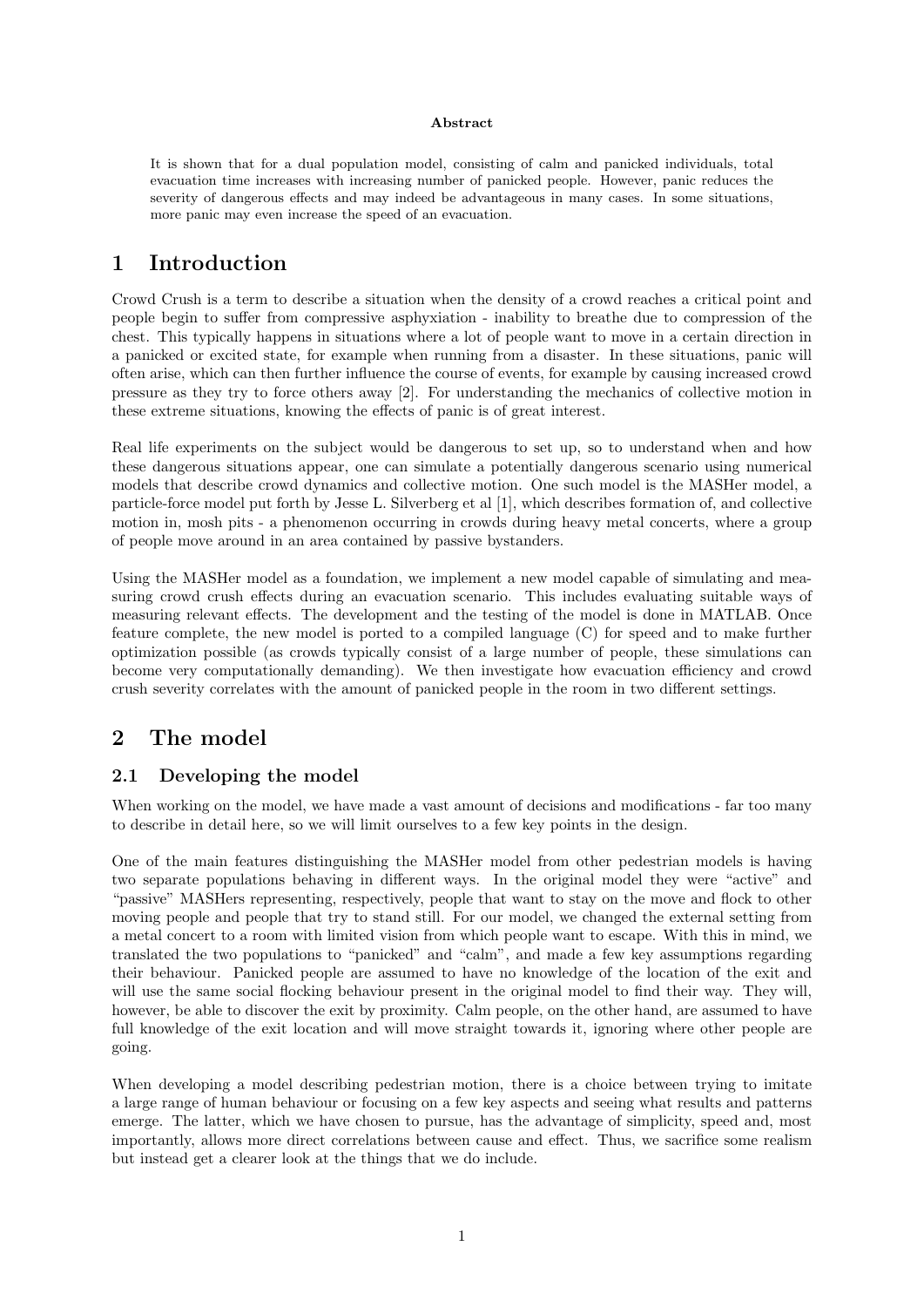#### 2.2 Model description



Figure 1: Position of 200 MASHers, of which 20% panicked (red) and 80% calm (black). Some of the panicked MASHers have become aware of the exit this is indicated by the yellow markings. The MASHers are reseeded at the left side of the room upon exit at the right side making it a steady state simulation. The width of the doors are shown by the colored markings, red for entrance and green for exit.

The model simulates an evacuation from a smoke-filled room of a crowd constituted by the two populations, panicked and calm. There are two traits that separate calm and panicked MASHers. Calm MASHers have low or no tendency to flock and know from the beginning about the exit location. Panicked MASHers have flocking behaviour and detect the exit when they come within a certain distance from it, the so-called visibility radius. Knowledge of the exit location adds a desired direction to the propulsion force, which otherwise only acts to maintain a certain speed in the MASHer's current facing direction. Individuals in the crowd are represented as N MASHers of radius  $r_0$ , each with a position  $p_i$ and a velocity  $v_i$ . Interactions between MASHers are modeled using two forces:

- Repulsion , which is a strong repelling force representing physical contact that comes into play when two MASHers intersect (i.e. at a distance less than  $2r_0$ ).
- Flocking , representing the panicked MASHers' tendency to follow other moving individuals in the near vicinity (less than  $4r_0$  away).

Physical interactions between MASHers and the walls of the room are modeled using two forces:

- Wall Repulsion, which is similar to the repulsion between MASHers and is applied to MASHers intersecting a boundary (i.e. at a distance less than  $r_0$ ). This force is always perpendicular to the boundary.
- Doorjamb Repulsion , which is identical to Wall Repulsion, except that the direction is dependent on the MASHer's position relative to a door. This force seamlessly joins with the Wall Repulsion force and acts on MASHers whose centers of mass are within the width of a door, but still have physical contact with a wall.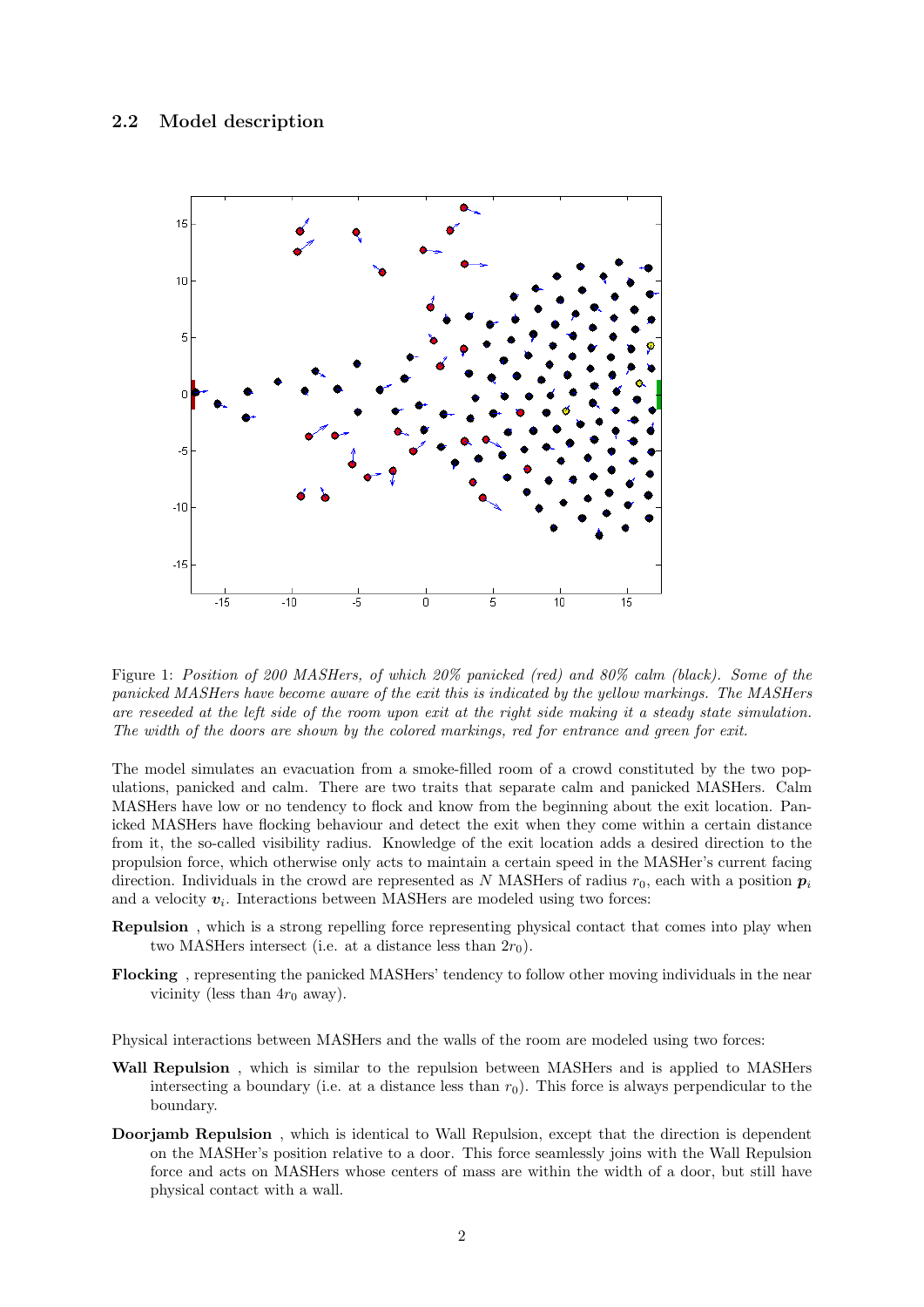Lastly, there are two forces that act on individual MASHers independently:

- **Propulsion**, a force that propels MASHers in a certain direction at the desired speed  $v_0$ . The force is directed towards the exit for all MASHers that have knowledge of it - otherwise it propels a MASHer forward in whatever direction it is currently moving. To exit aware MASHers a certain distance within the extension of the door frame, the propulsion force acts to move them straight through the opening rather than towards the center of it, allowing two or more MASHers to exit abreast when the door width allows. For our simulations, this "exit relaxation distance" has been  $0.5r_0$ .
- Noise , the last force, is a weak random force with a normally distributed strength and uniformly distributed angle.

These forces are described in detail in equations (1) to (7) and are used to update the velocity at each time step according to equation (8).

Two different scenarios are simulated. In the first, hereby referred to as the "non-reseeded case", exiting MASHers are completely removed from the simulation, thereby gradually emptying the room. In the second, henceforth called the "reseeded case", exiting MASHers re-enter the room through an entrance on the opposite side, thus having a constant number of MASHers in the simulation at all times. To prevent discontinuous changes in force strengths, MASHers near the exit are subject to repulsion forces from MASHers near the entrance and vice versa. Figure 1 shows a typical situation where MASHers are reseeded in the room upon exiting.

 $r_{i,j}$  is the position of MASHer j relative to MASHer i  $(r_{i,j} = p_j - p_i)$ .  $r_{i,w}$  is the position of MASHer i with respect to wall w.  $r_{i,c}$  is the position of MASHer i with respect to doorjamb c.  $\theta_{i,t}$  is a uniform random angle between 0 and  $\pi$ , and  $\gamma_{i,t}$  is a random number from a normal distribution with mean 0 and standard deviation 1.

The constants  $\epsilon$ ,  $\mu$ ,  $\alpha$  and  $\sigma$  represent the magnitude of each respective force, affecting the time scale at which the forces affect the simulation. Finding a good balance between these constants is necessary to have a fairly realistic simulation.

$$
\boldsymbol{F}_{i,j}^{repulsion} = \begin{cases} \epsilon \left(1 - \frac{r_{i,j}}{r_0}\right)^{3/2} \hat{\boldsymbol{r}}_{i,j} & \text{if } r_{i,j} < 2r_0\\ 0 & \text{otherwise} \end{cases} \tag{1}
$$

$$
\boldsymbol{F}_i^{flocking} = \alpha \sum_{j=0}^{N_i} \boldsymbol{v}_j \left/ \left| \sum_{j=1}^{N_i} \boldsymbol{v}_j \right| \right. \tag{2}
$$

$$
\mathbf{F}_{i,w}^{wall} = \begin{cases} \epsilon \left(1 - \frac{r_{i,w}}{r_0}\right)^{3/2} \hat{\mathbf{n}}_w & \text{if } r_{i,w} < r_0\\ 0 & \text{otherwise} \end{cases} \tag{3}
$$

$$
\boldsymbol{F}_{i,c}^{doorjamb} = \begin{cases} \epsilon \left(1 - \frac{r_{i,c}}{r_0}\right)^{3/2} \hat{\boldsymbol{r}}_{i,c} & \text{if } r_{i,c} < r_0\\ 0 & \text{otherwise} \end{cases} \tag{4}
$$

$$
F_i^{proputation} = \mu \left( v_0 \xi_i - v_i \right) \tag{5}
$$

$$
\boldsymbol{\xi}_{i} = \begin{cases} \hat{v}_{i} & \text{if not exit aware} \\ \hat{r}_{i, exit} & \text{if exit aware and outside the door frame's extension} \\ \hat{n}_{exit} & \text{if exit aware and within the door frame's extension} \end{cases} \tag{6}
$$

$$
F_i^{noise} = \sigma \gamma \left[ cos(\theta_{i,t}), sin(\theta_{i,t}) \right] \tag{7}
$$

$$
\boldsymbol{v}_i^{k+1} = \boldsymbol{v}_i^k + \Delta t \left( \sum_j \boldsymbol{F}_{i,j}^{repulsion} + \boldsymbol{F}_i^{wall} + \boldsymbol{F}_i^{doorjamb} + \boldsymbol{F}_i^{propulsion} + \boldsymbol{F}_i^{flocking} + \boldsymbol{F}_i^{noise} \right) \tag{8}
$$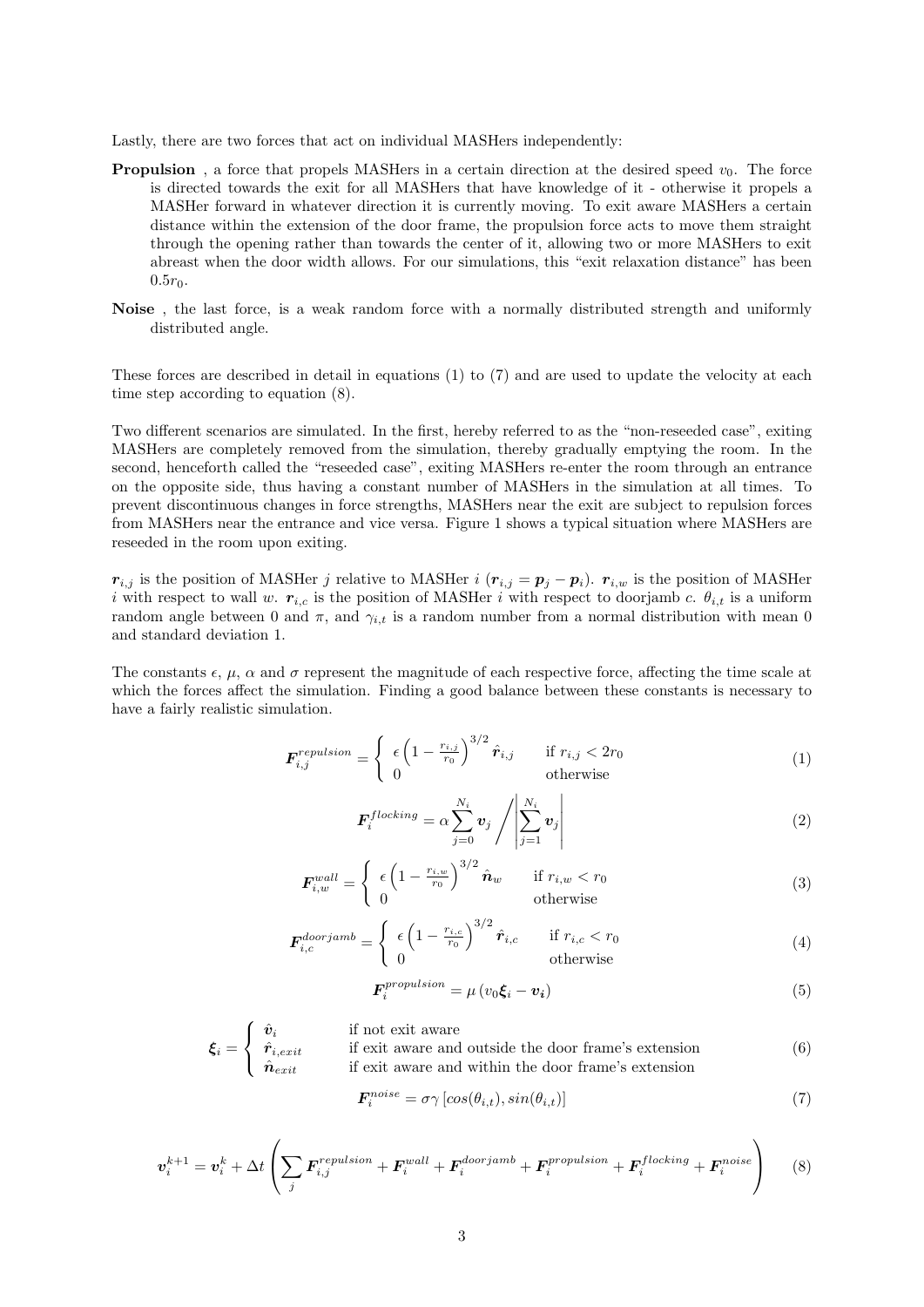#### 2.3 Measures

After discussing and testing a number of different measures of crowd effects, we concluded that crowd density (MASHers per unit area, referred to as "density"), flux (of MASHers) and local body compression (sum of physical forces on MASHers, referred to as "compression") were most relevant to our particular scenario. These measures, described in detail below, are primarily applied to the stable states found in the reseeded case scenario, where we also count the number of MASHers leaving the room for each population. For the non-reseeded case, we primarily focus on measuring the time taken to evacuate certain fractions of the total population - primarily the 80% and 90% marks, as any less gives a very vague picture and approaching 100% produces very inconsistent results.

With density, flux and compression, we had the choice of measuring them as a continuous spectrum (previously done by Helbing [3]), or discreetly, by counting , for example, the amount of people within certain grid squares at every time step. We chose the continuous measure, since it produces useful values both at individual time steps and over longer periods of time, while also providing a natural smoothing of the data. To achieve this, we sum the contributions of nearby MASHers using a weighting factor  $f(d)$ , defined in equation  $(9)$ , where d is the distance between the contributing MASHer and the measuring point. The "effective measurement radius", R, affects the coarseness of the results and was set to 2 for our simulations.

$$
f(d) = \frac{1}{\pi R^2} exp(\frac{-d}{R^2})
$$
\n<sup>(9)</sup>

A side effect of this way of measuring is that points near the edges show lower values, since they always have fewer particles nearby. This is solved by introducing "ghost particles" outside the boundaries which are mirror images of actual particles inside the room. Density, flux and compression are measured in uniform grid points across the simulation space.

Using the weighting described in equation (9), the density  $\rho(x)$  is calculated as the sum of the weighting terms of surrounding MASHers, as described in equation  $(10)$ , where i iterates over surrounding MASHers and  $d_{i,x}$  is the distance between MASHer i and measuring point x.

$$
\rho(\boldsymbol{x}) = \sum_{n} f(d_{i,x}) \tag{10}
$$

The flux,  $J(x)$ , is calculated as density times local speed,  $V(x)$ , see equation (11). Local speed is defined in equation (12), and is a measure of the average velocity of nearby MASHers, weighted in the same way as above.

$$
M(\mathbf{x}) = \rho(\mathbf{x})V(\mathbf{x})\tag{11}
$$

$$
V(\boldsymbol{x}) = \sum_{i} v_i f(d_{i,x}) / \sum_{i} f(d_{i,x})
$$
\n(12)

The compression,  $C(\mathbf{x})$ , is defined as the total amount of physical forces applied on nearby MASHers, again weighted in the same way, where  $\tilde{F}_i^{repulsion}$  is the sum of magnitudes of all physical contact forces on MASHer i:

$$
C(\boldsymbol{x}) = \sum_{i} f(d_{i,x}) \tilde{F}_i^{repulsion}.
$$
\n(13)

Lastly, the average escape time in the reseeded case,  $\tau_p$ , of population p, where T is the total amount of time spent simulating and  $E_p$  is the total amount of evacuations during that time for that population, is calculated as:

$$
\tau_p = \frac{N_p T}{E_p}.\tag{14}
$$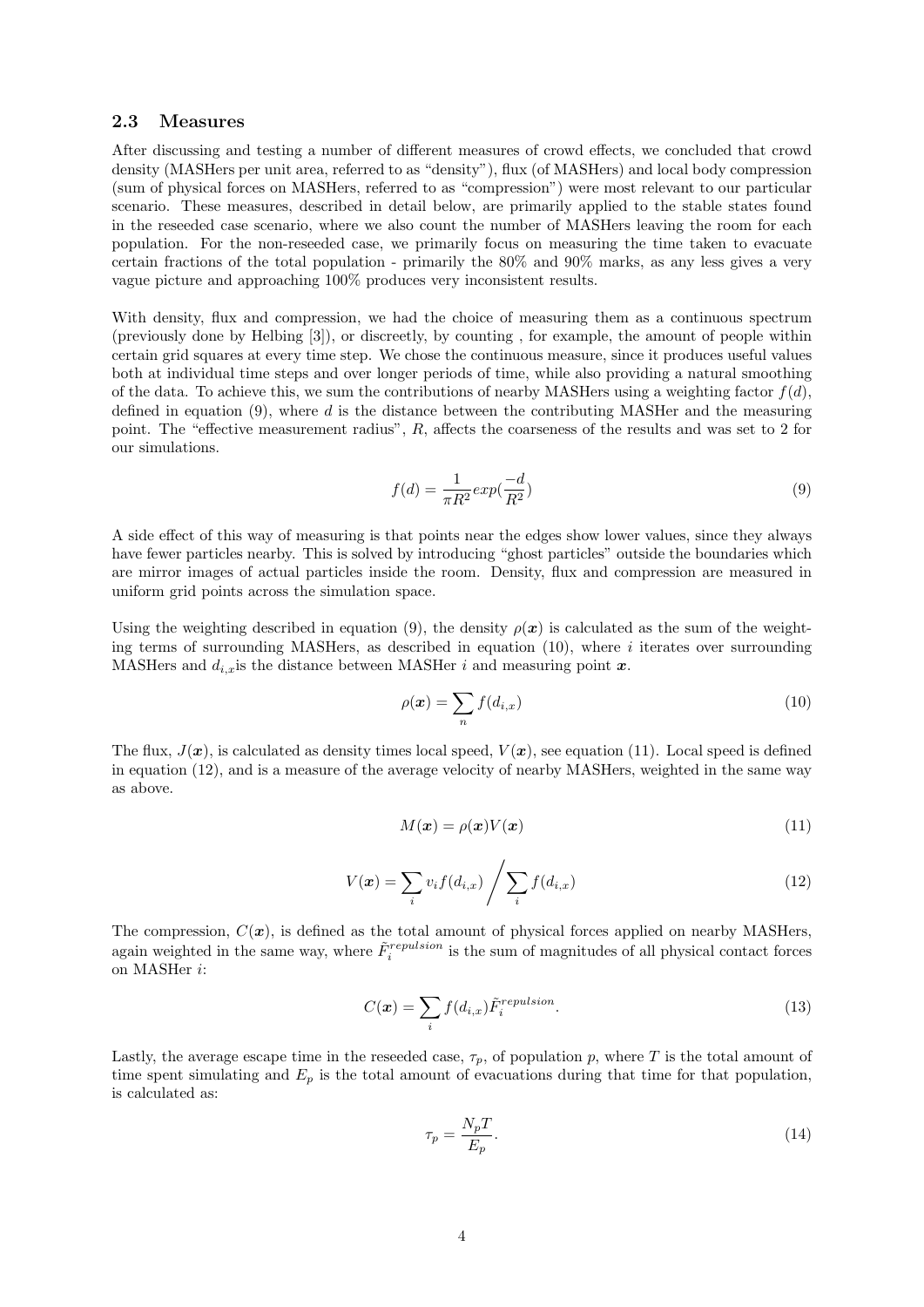# 3 Results

#### 3.1 Evacuation time



Figure 2: Total evacuation time for 80% (red line) and 90% (green line) of the MASHers in a rectangular room. The dots are the data points from the simulation used to calculate the linear fit.

In Figure 2 we see the time taken to evacuate 150 people in a non-reseeded scenario. The evacuation time increases close to linearly with the fraction of panicked MASHers. We also see a larger variation in the results as the fraction of panicked increases, indicating that panicked MASHers cause the flow of evacuation to become disorderly and erratic. Overall, we see about a 50% increase in evacuation time for both limits when having 100% panicked compared to 100% calm MASHers.

An interesting observation is that having a small fraction  $(0 - 0.2)$  of panicked people noticeably worsens the efficiency of the evacuation, even though the time measurement (for 80%) does not require them to reach the exit. This suggests some form of negative interaction between the two populations (or positive interaction among calm MASHers).

Looking at individual MASHers, it is clear that panicked MASHers are disadvantaged and on average leave the room much later than the average calm MASHer.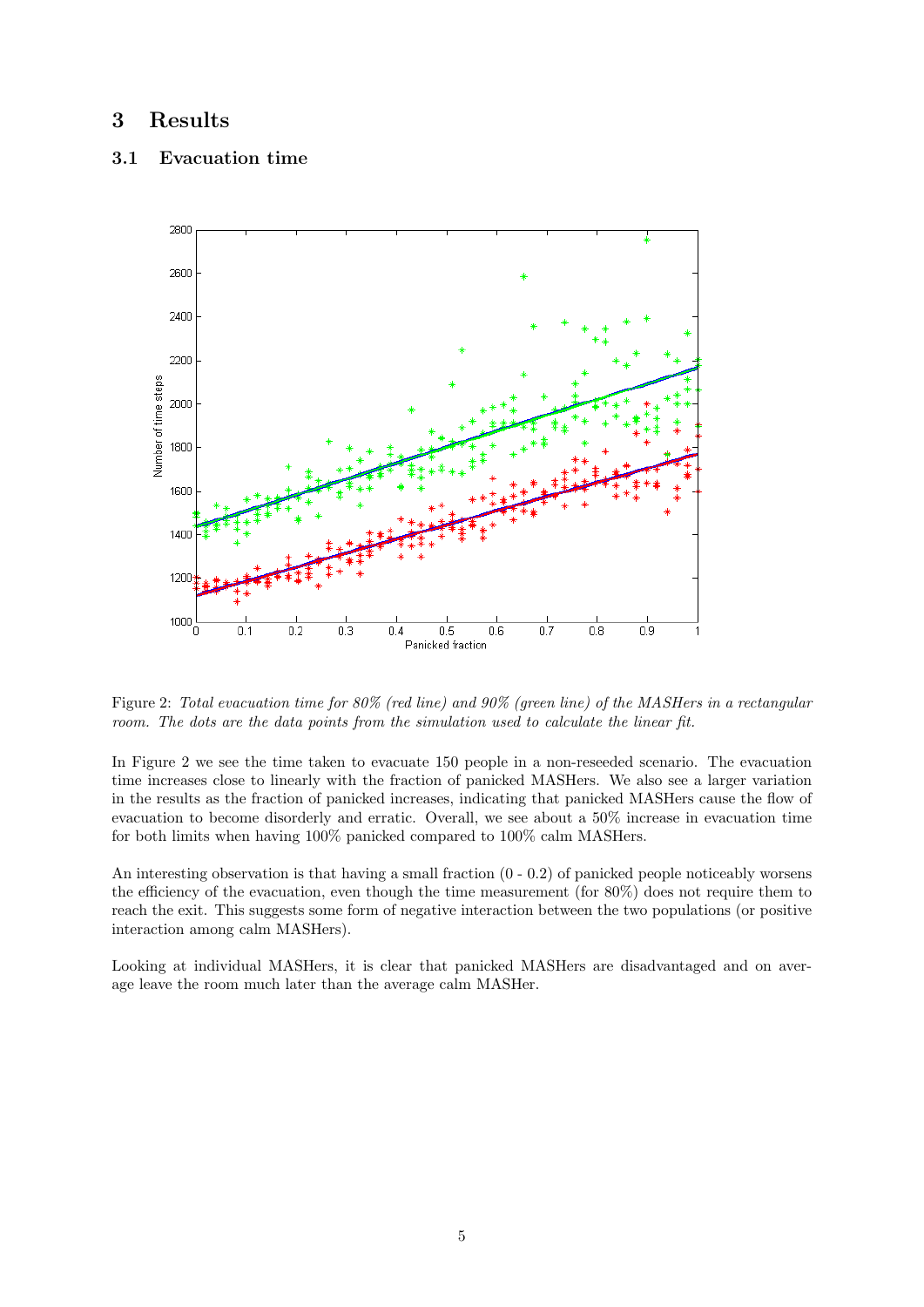

Figure 3: Average evacuation time for MASHers during a steady state simulation for 20000 timesteps in a rectangular room. The interior subfigure shows the average evacuation time for all MASHers magnified on the y-axis.

Next, looking at average escape times in a reseeded scenario with 200 MASHers simulated over a large amount of time steps (Figure 3), we see that calm MASHers generally escape more quickly when more panicked MASHers are introduced, likely due to a smaller crowd gathering around the exit. Interestingly, this trend breaks when getting near to a fully panicked room, where calm MASHers suddenly take slightly longer to escape. This appears to be due to them getting stuck at the back of the gathered crowd while panicked MASHers come in from the sides.

Surprisingly, there is a global maximum of the average evacuation time for the entire population at about 70% panicked, which means there are situations (say, 85% panicked) where average escape time can be improved by adding more panicked MASHers and, vice versa, worsened by adding more calm. This is a clear difference from the non-reseeded case where evacuation times increased linearly with the fraction of panicked MASHers.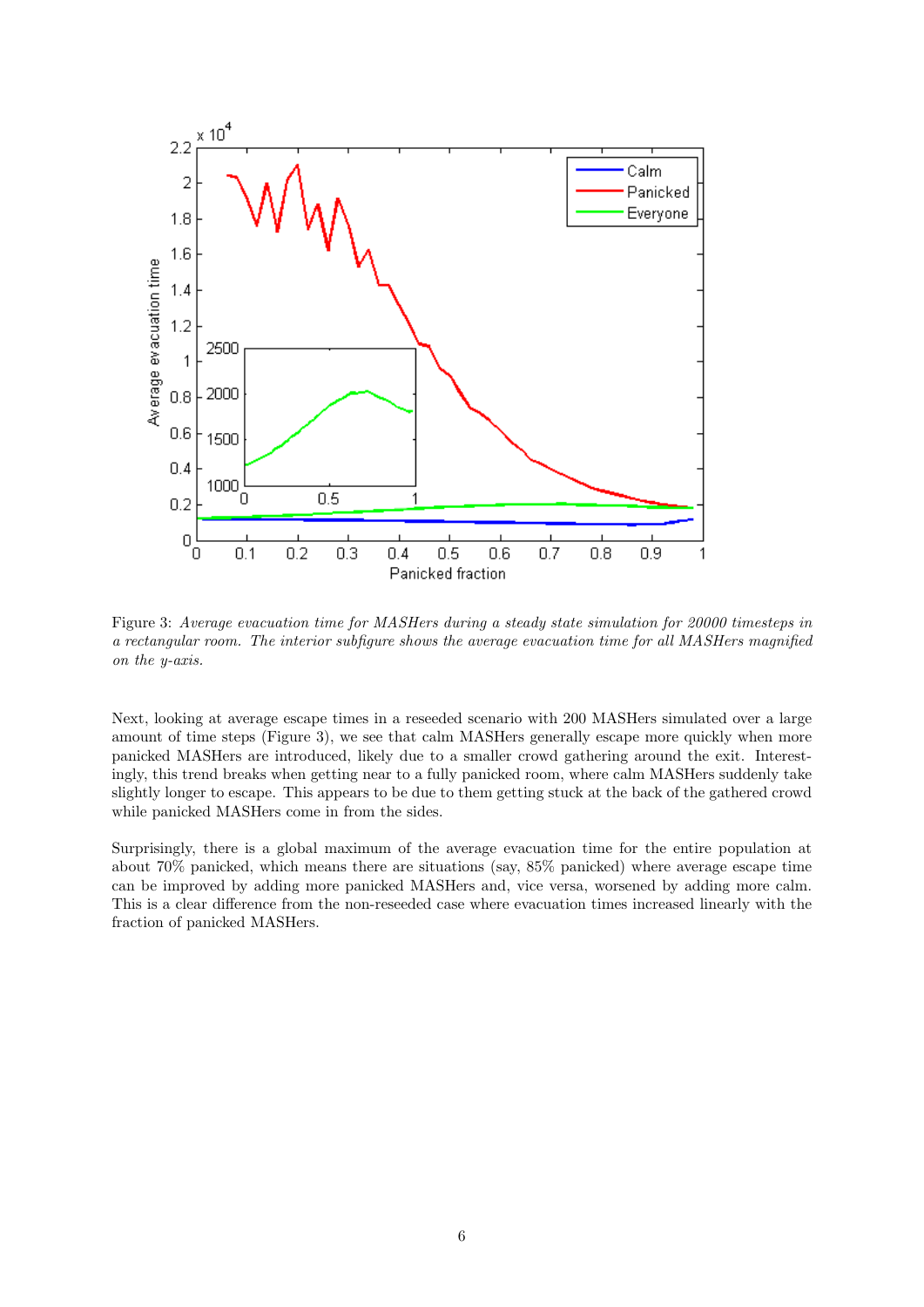

Figure 4: Number of evacuated MASHers during a steady state simulation for 20000 time steps in a rectangular room.

Looking instead at the total number of evacuated MASHers, Figure 4 shows the same worst case as for the average escape time, in this case as a global minima for the total amount evacuated. In some sense, more panic appears to help the efficiency of the evacuation in situations where panic is already widely present. There would appear to be positive effects associated with both panicked and calm crowds, and that these effects are most effective in pure populations of either kind.

The positive effect for calm MASHers could be that they form a large gathered crowd around the door, effectively forcing MASHers through the door. This effect would be lessened as soon as a few panicked people enter, which fits the data. For the panicked MASHers, a positive effect is that the (smaller) gathered crowd around the door will often oscillate slightly from flocking effects. This relieves jams and arches around the door. The global minimum correlates somewhat with when the gathered crowd just about covers the entire visible radius. This correlation is not strong enough to prove causation, but provides one possible explanation for the phenomenon.

We can also observe the general shape of the two population curves. The calm curve is very close to linear, suggesting very little dependency on the panicked fraction, whereas the panicked curve appears more like an exponential or power curve, showing that the panicked individuals are much more sensitive to the balance of populations in the system.

Still, by far the best case is when every single individual is calm.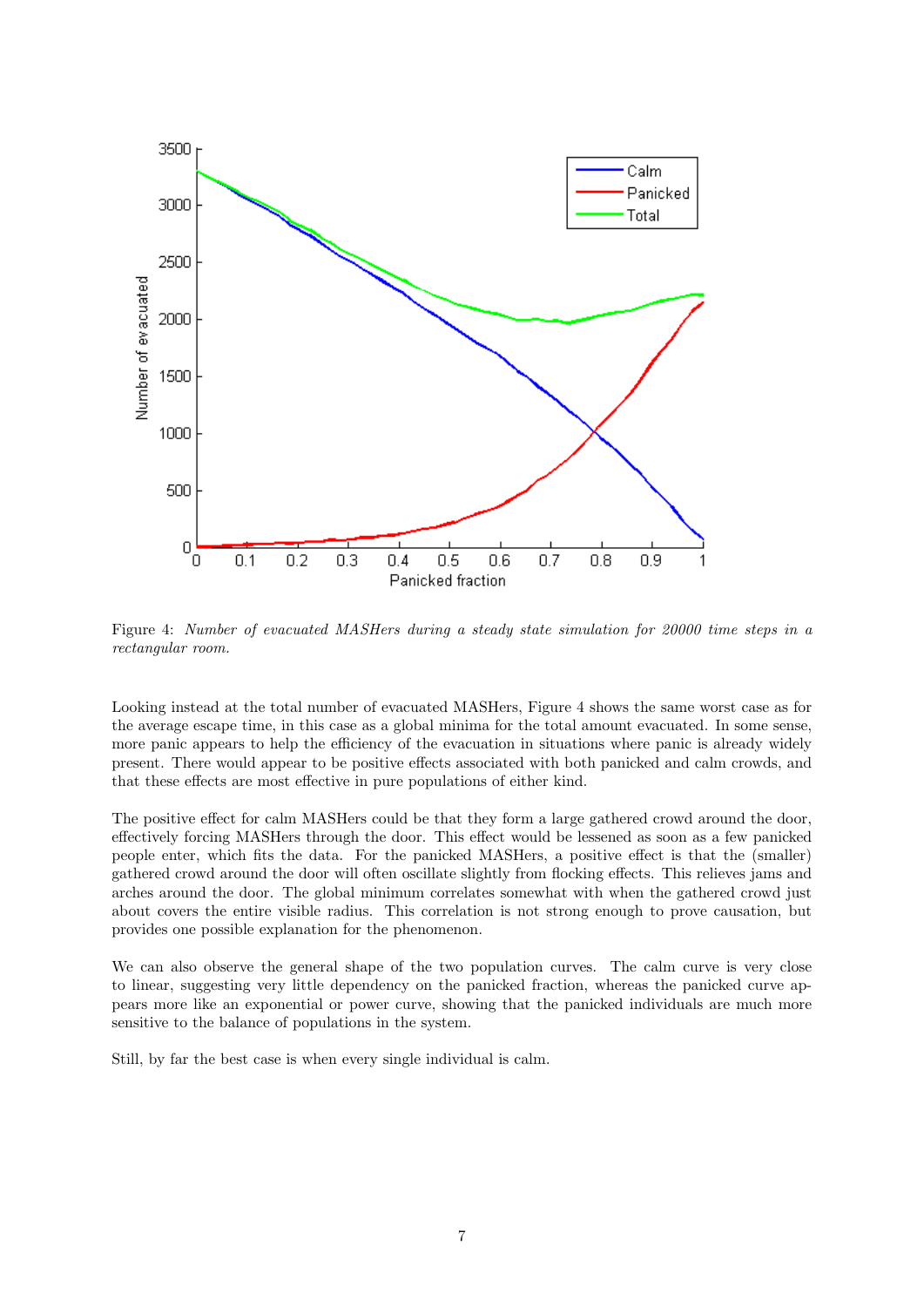### 3.2 Areas of danger



Figure 5: The colorbar values shows the fraction of the room that is over a certain threshold density.

However, slow evacuations may be better than fast ones if the fast ones entail people getting crushed on their way out. In Figure 5 we see a heat map showing the occurrence of areas within the room that exceed a certain threshold density. For reference, MASHers standing side by side equal a density of about 0.28, while a density of about 0.32 mean they fill the entire space. Densities above this signify increasing levels of compression, which quickly becomes dangerous. At a density of 0.4, or 20% body compression, we expect people to be almost completely asphyxiated, and spending an extended amount of time in these circumstances would almost certainly lead to severe injuries or death.

Regardless of speculations as to which densities are dangerous, we see that at any given threshold density, having a largely calm population produces more dangerous areas within the system, thus increasing the risk of harmful or lethal crushing effects. This is largely due to the extremely high values of density that arise when a lot of calm MASHers try to push towards the door at the same time.

The benefits of having more panicked people start to wear off at a fraction of about 0.7 (again, where the gathered crowd reaches its minimal size), but taking this together with the previous results (wherein a system with a fraction higher than about 0.7 benefited, in terms of speed, from having more panicked individuals), it may be that the optimal case when taking both time and safety into account surprisingly is having a completely panicked population.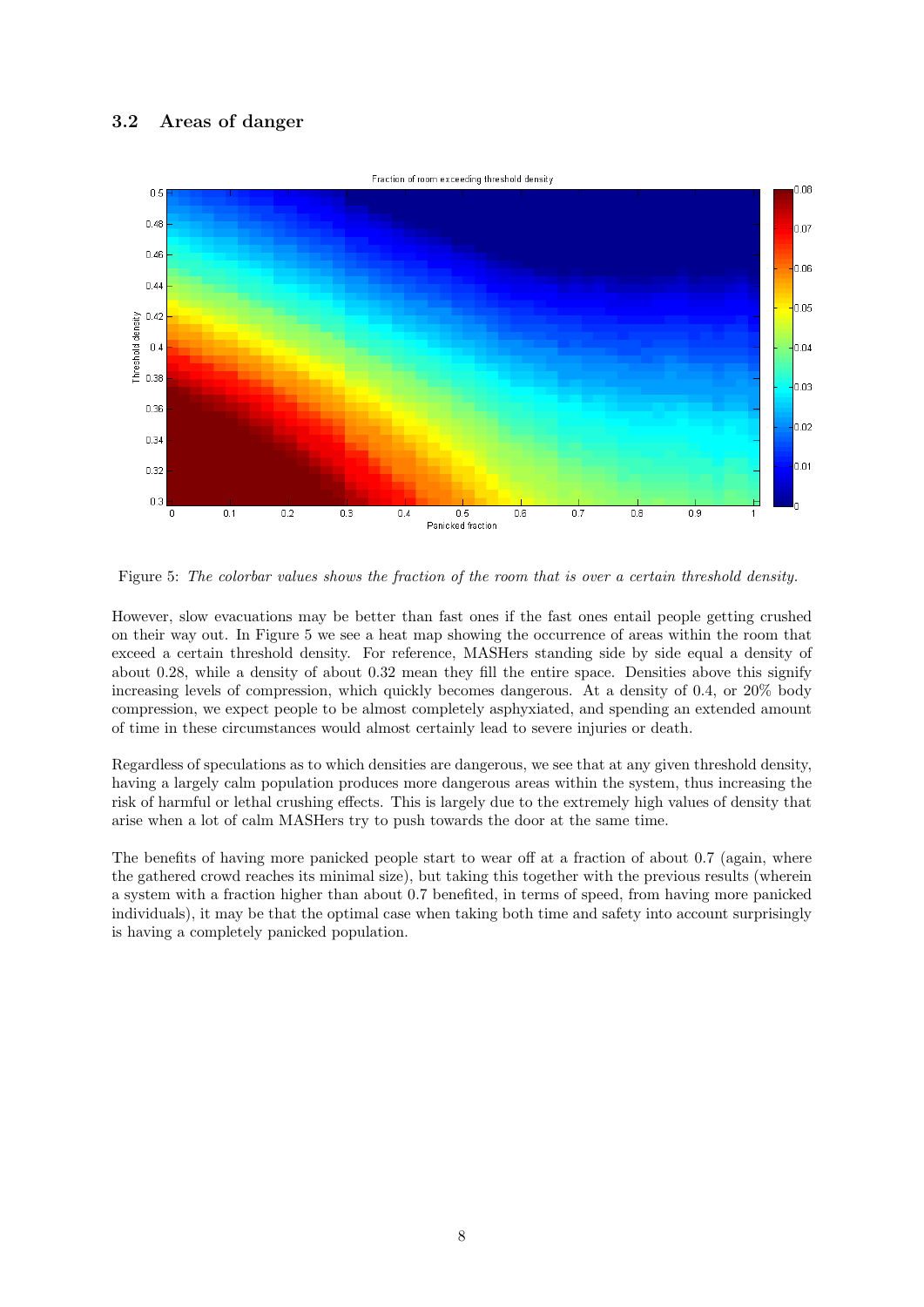#### 3.3 Pathing



Figure 6: A steady state simulation with 20000 time steps, 200 calm MASHers and no panicked MASHers, was used to produce the result seen in both images. The left shows the density averaged over time and the right image shows the flux.

In reseeded scenarios, we often observe the formation of stable lanes through the crowd. This means that most movement in, and through, the crowd happens along a specific path, whereas MASHers in a location away from the path tend to be stuck for long periods of time (in Figure 6, compare the shape of the gathered crowd (left) and the flux patterns (right), where we see a path as a curved yellow area). Since all the MASHers try to push straight towards the exit, the space left by a MASHer leaving through the exit is most often filled by the one standing right behind it, thus forming a lane, similar to those found in pedestrian crowds in a street [5].

While interesting and pretty to look at, pathing is potentially dangerous in a situation where spending too much time in the same place may be harmful to an individual (due to smoke, pressure, etc) and people keep coming into the system, keeping the path stable.

Due to the increased randomness in their movements, panicked MASHers tend to approach the gathered crowd from different directions, thus increasing the amount of panicked MASHers decreases path stability and formation rate, helping relieve the problem of individuals being stuck in a bad spot.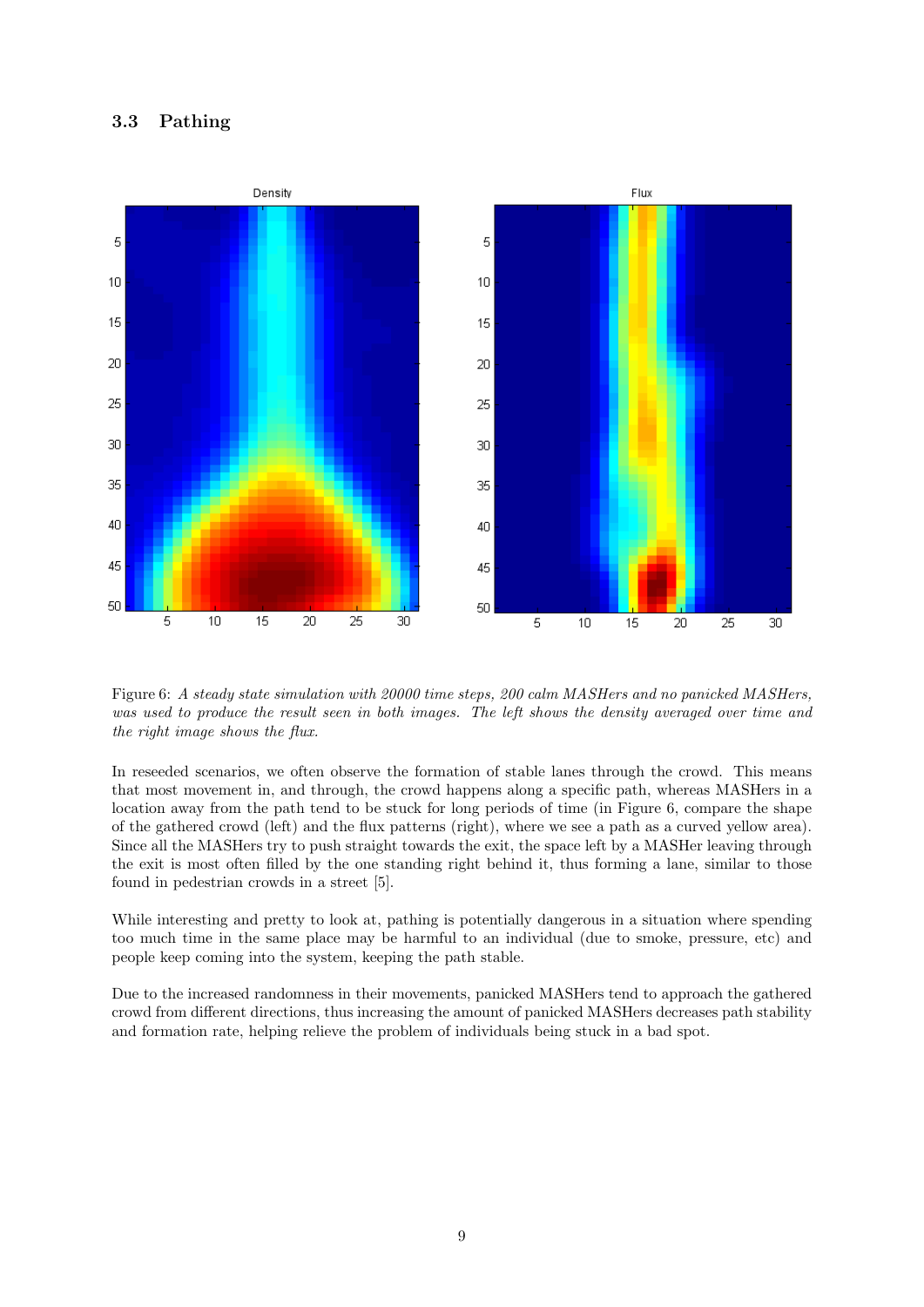# 4 Conclusion

From the analysis of panicked behaviour (moving around erratically), it seems that having a largely panicked crowd may actually be a good thing, as many of the crowd crush effects appear more strongly when a large amount of people are trying to reach the exact same spot at the same time (commonly mentioned in articles about the Hillsborough incident [6]), even though their individual actions seem rational. However, if escaping quickly is important, being a panicked person is generally a terrible idea (for you).

Also, if taking into account that people subject to crowd crush effects may actually slow an evacuation down (by becoming dead obstacles), the merits or panic may far outweigh the demerits.

In a broader scope, looking at collective motion with a particle-force model does produce interesting results without adventuring the lives of real test subjects. However, one must keep in mind that a force model is a very simplistic description of human psychology and behaviour, and such a model should realistically be tailored to look at one or a few particular effects, rather than the complete picture, in order to provide accurate results.

That said, even with our very simple model, we are able to find results that deviate from what was initially expected, from some of which we can draw parallels to real life phenomena.

The simplicity of force models is a major advantage compared to psychological models (like the visual navigation described by Moussaïd et al [4]) when looking at specific effects, and this alone is enough to keep them viable for research going forward. The interesting dynamics produced by mixing two or more populations produce emergent complexity and may be one of the things force models need to provide better descriptions of collective behaviour in the future, especially if allowing dynamic transitions between populations.

# 5 Onwards

If pursuing this model further, we suggest investigating the correlations between visibility radius and crowd size at worst escape time population balance, exploring dynamic changes between populations based on conditions on density, movement or others, adding threshold densities where MASHers "die" and become obstacles, or improving the model to handle a more general geometry and look at bottlenecks or rooms where several possible paths to an exit exists.